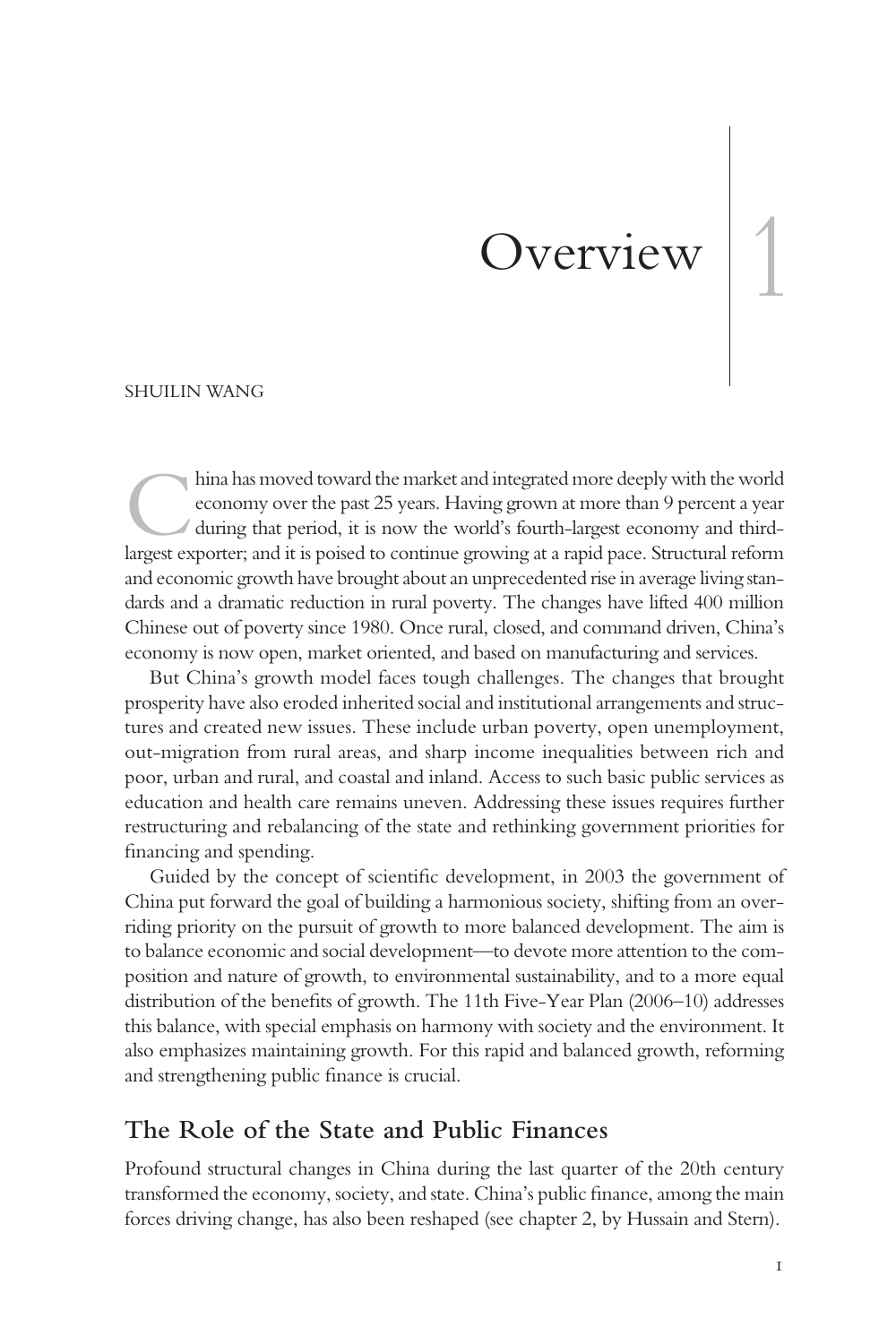#### *Government Spending*

Changes in government spending reflect the structural transformation of the Chinese economy and society over the reform period, particularly the transition from plan to market (see chapter 3, by Dollar and Hofman). Before the reform period, it made little difference to public finances whether an expenditure item was financed by enterprises or directly by the government. After China embarked on reform, particularly after the separation of enterprise budgets from government budgets, the division of financing between enterprises and government assumed major importance, because expenditure liabilities carry with them the responsibilities for financing them.

As structural reform deepened, government investment in industrial and other economic activities fell sharply. The share of capital construction financed by the government budget shrank, from more than 40 percent in 1978 to 12 percent in 2004, and the share of expenditure devoted to culture, education, and health rose steadily. This change was in line with the shift in responsibility for providing social goods from enterprises and other units to the governments. The process has been far from smooth. In 2004 spending on pensions, social welfare, subsidies on consumer goods, and off-budget expenditures for social insurance represented 13 percent of gross domestic product (GDP).

China's public spending of 3.1 percent of GDP on education and 1.8 percent on health (in 2005) is lower than the 5.9 percent and 6.7 percent for high-income countries and the 4.6 percent and 3.8 percent for upper-middle-income countries (Dahlman, Zeng, and Wang 2007). These low levels explain the slow improvement in China's health and social services in the past quarter century. Similar discrepancies exist in social insurance, which by design targets urban residents in regular employment and the state sector. The urban labor force in small business and services, including rural migrants, and the large rural population are not covered by formal social insurance.

General government revenues rose from less than 10 percent of GDP in the mid-1990s to 18 percent in 2005. The overall fiscal envelop may have reached 25 percent of GDP in 2006, if extrabudgetary revenues of 3 percent, social security contributions of 2–2.5 percent, and a deficit of 2–3 percent of GDP are included. But China still confronts significant contingent liabilities, and further spending pressures are likely to arise from the pension system, especially as the population ages, and from government programs to address regional disparities, including spending for health, education, and environmental protection (see chapter 4, by Ter-Minassian and Fedelino).

# **Fiscal Reform and Revenue Assignments**

In chapter 5, Martinez-Vazquez, Qiao, Wang, and Zou maintain that expenditure reform should focus on education, health, and social security, particularly in rural areas, to boost participation in growth and domestic consumption. Primary and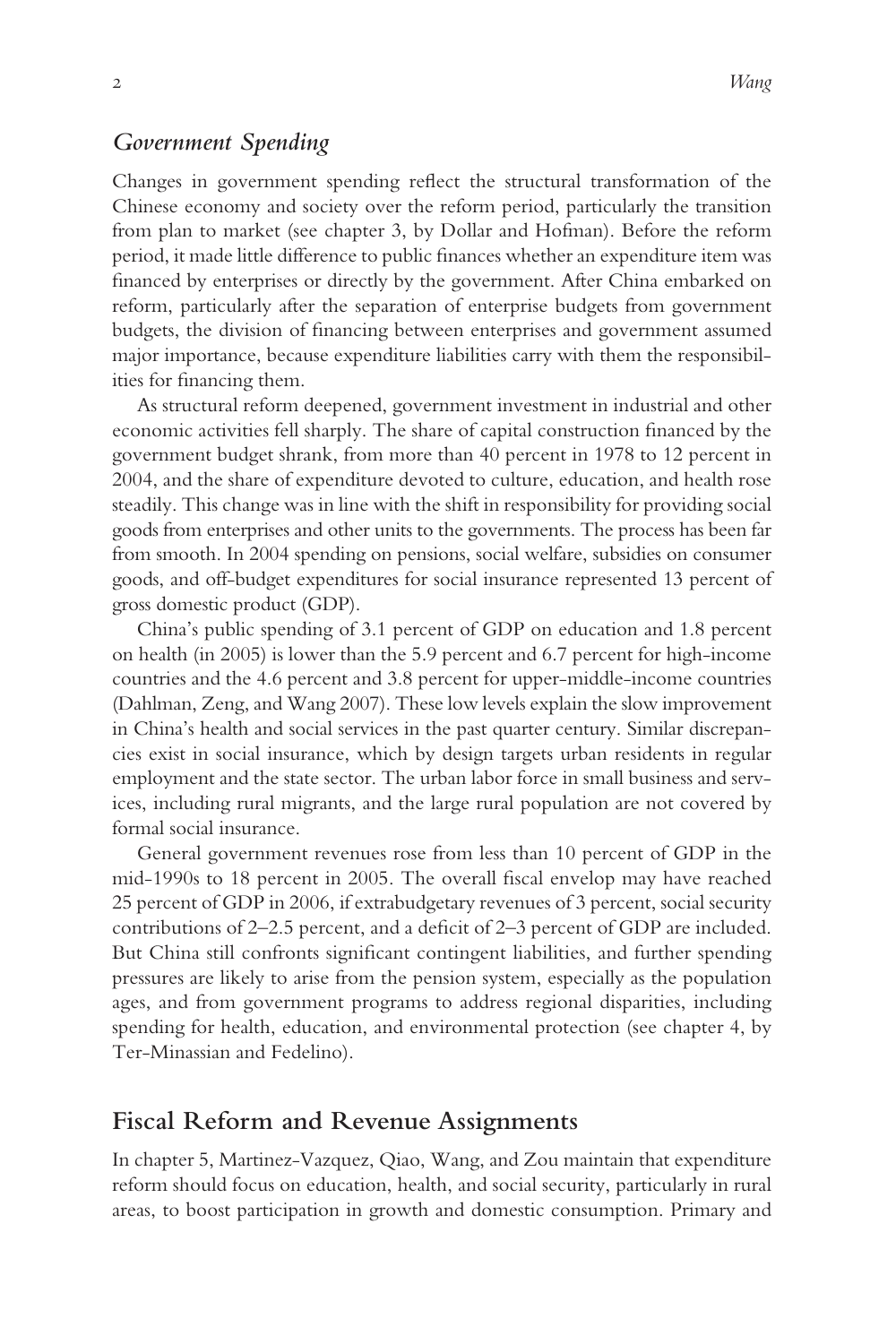secondary education should be free, with higher education financed by fees and loans, and medical insurance and social security should be universal.

China's current tax system is the outcome of successive fiscal reforms starting in the early 1980s. A consistent feature of these reforms has been the emphasis on improving revenue assignments and transfers. One major success was the taxsharing reform, introduced in 1994, to increase the share of government spending in GDP and the share of central budgetary revenues in total budgetary revenues. The reform introduced clear and stable assignments of tax revenues between the central and provincial governments. It also created separate tax administrations at both levels of government. And it introduced the value added tax (VAT) as the major source of government revenue. Several subsequent policy changes such as the rural tax-for-fee reform and the abolition of agricultural taxes, reducing the tax burden on farmers—have supplemented the tax-sharing system.

The current tax system requires further reforms to enhance revenue elasticity and address gaps and distortions (see chapter 6, by Ahmad). Sound principles of tax design—broadening the tax base, moving to taxes with the potential for revenue growth, seeking the smallest possible distortion, promoting fairness, and simplifying and keeping down the costs of administration and compliance—will have to be respected (Feldstein 2006).

Tax reform could take a variety of directions:

- Increase personal income taxes, now only about 7 percent of revenue and 1 percent of GDP, by increasing the base of the personal income tax to include all forms of cash income and payment for housing and by increasing the payroll tax, to collect more revenue with lower tax rates.
- Increase consumption or excise taxes on goods with negative externalities, particularly alcohol and tobacco.
- Raise taxes on energy use that damages the environment, particularly coal and gasoline.
- Shift the base of the VAT from production to consumption and extend it to services, to align it with international practices, and rationalize its administration and refund system.
- Unify the enterprise income tax regime for domestic and foreign firms to streamline tax incentives.
- Rationalize tax attribution mechanisms with tax sources to avoid unequal distributions of interregional revenues and to minimize harmful interregional tax competition.
- Review revenue-sharing formulas to ensure adequate vertical and horizontal balances among and within different levels of government.

# **Intergovernmental Relations and Fiscal Transfers**

China is more decentralized than member countries of the Organisation for Economic Co-operation and Development (OECD) and other large middle-income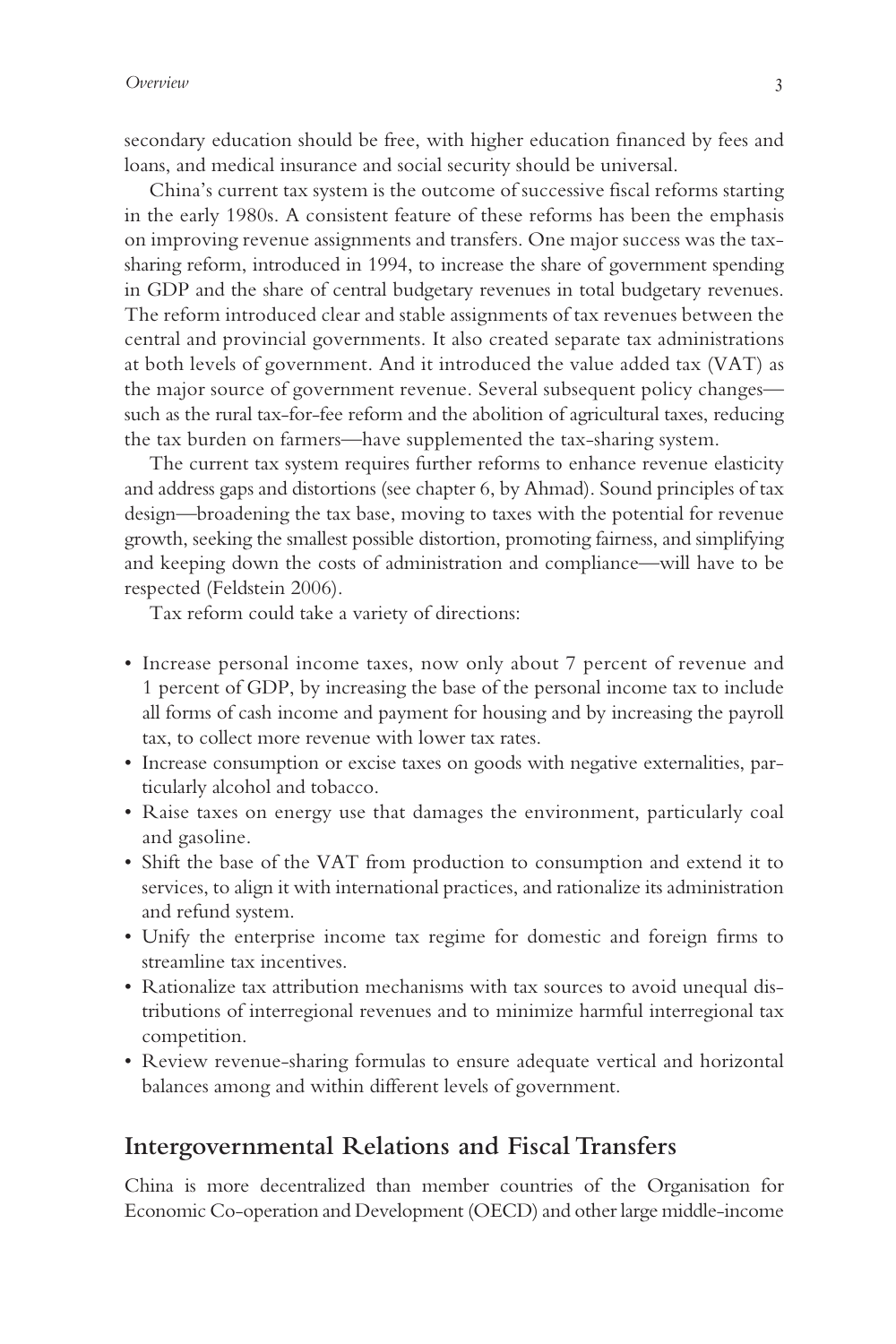countries, particularly on the spending side. The country's sheer size explains some decentralization, but the structure of government and some unusual expenditure assignments also give rise to this spending pattern. In most countries, social security, education, public health, and justice are centralized. In China they are largely decentralized. Among subnational governments, subprovincial governments account for more than half of government expenditures. Such decentralization can improve the public sector's efficiency by using the information advantage of local governments to match the needs and preferences of local residents. But the mismatch between expenditure and revenue assignments has opened vertical financing gaps in lower tiers of government, increased regional disparities, and left basic public and social goods underprovided.

Intergovernmental fiscal transfers to correct vertical and horizontal imbalances produce interjurisdictional spillovers and promote national objectives. Equalization grants and special-purpose transfers can reduce vertical imbalances and the mismatch between expenditure responsibilities and own revenues for subnational governments. The fiscal transfer system transfers large sums of money objectively to the four tiers of subnational governments, enabling provincial and local governments to deliver public goods and services better than most developing and emerging market economies. Yet the system has limitations.

With more modern taxes, particularly the VAT, and with a more integrated and mobile economy, the reform of the tax-sharing system in the mid-1990s reversed the downward trend in government revenues and the central government's share. But local tiers kept many expenditure responsibilities, despite falling shares of local revenue. This produced large disparities in the distribution of local public services and social security across regions and between urban and rural areas. The current system of transfers does not sufficiently reduce the disparities between rich and poor areas. Special-purpose programs emphasize input controls, with few incentives for service delivery or accountability for results (see chapter 7, by Shah and Shen).

China's approach to reforming the system of transfers is evolutionary. It focuses on redistributing incremental revenues above a "hold harmless" transfer equivalent to all transfers before the reform in order to avoid major disruptions and ensure buy-in from local governments. This approach appears to have worked well (see chapter 8, by Lou). Reform of tax-sharing below the provincial level could bring further change to almost all aspects of the intergovernmental fiscal system.

Intergovernmental fiscal relations will require reform if public finance is to support the 11th plan's objectives for growth and harmony. Local governments require the resources to match their responsibilities. They also require discretion to adapt to local conditions and be accountable to their communities. This would imply reforms in the following areas:

• Pass more revenue downward—that is, reform the system of transfers from higher to lower levels of government to increase the resources available to lower tiers, particularly the poor and rural areas.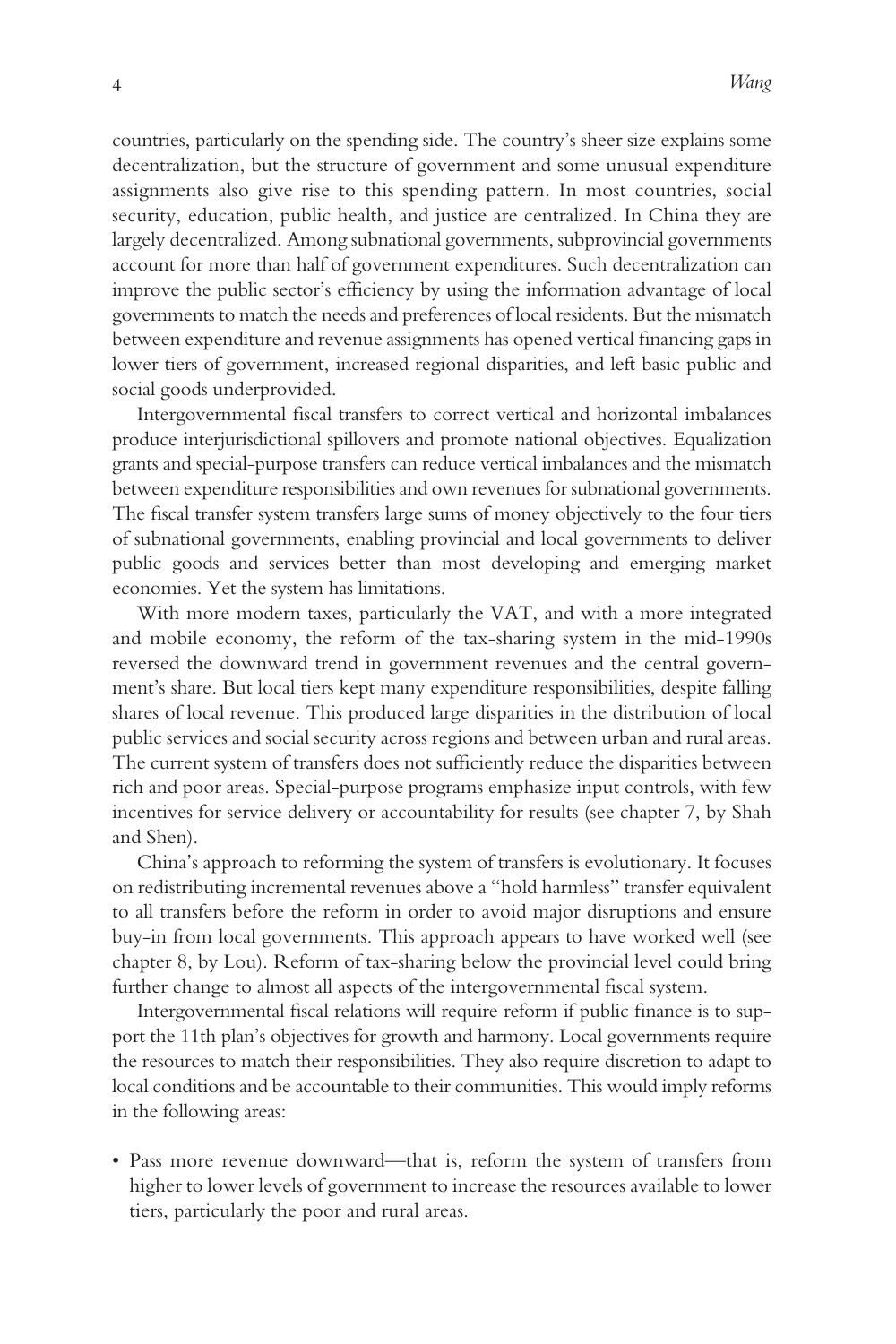- Pass some financing responsibilities upward—that is, reallocate some responsibilities for financing basic services from lower to higher government tiers.
- Within the limits implied by tax coordination between government tiers, extend the powers of lower government to levy taxes—including "piggy backing" on top of central taxes and poverty taxation—and to set own tax rates within a defined band.
- Establish a framework for fiscal transparency, responsibility, and accountability.
- Rationalize and simplify the fiscal equalization programs.
- Institute national minimum standards grants for such merit goods as education, health, and infrastructure.

One loophole that loosens the budget constraint on subnational governments requires early attention. The 1994 budget law forbids subnational governments from borrowing on capital markets. However, through local enterprises (public utility companies, special purpose vehicles, and urban development corporations that provide public services) they can still borrow indirectly from banks and on the capital market to finance infrastructure and much other subnational spending. This creates contingent liabilities for subnational governments, and it may compromise the central budget, possibly jeopardizing macroeconomic and financial stability. And given the lack of transparency, it is less easily controlled than explicit government borrowing. The ban on subnational borrowing has not worked, and cross-country experience shows that allowing subnational governments to borrow can confer benefits only under an effective framework to discipline borrowing (see chapter 9, by Liu).

Instead of implicit off-budget borrowing, China could move to an effective regulatory framework with well spelled-out rules to govern borrowing (purpose, information disclosure, insolvency mechanisms). Such a framework would enable subnational governments to borrow while mitigating the risks. Subnational borrowing can expand the fiscal space for infrastructure investment to support China's rapid urbanization while facilitating efficient and equitable financing. The rationalization of subnational borrowing would also enhance transparency and increase the role of markets in fiscal surveillance.

# **Provision and Delivery of Public Services**

Subnational expenditure responsibilities in education, health, and social security are the legacy of the industrial restructuring process, as traditional responsibilities in education, health care, and pensions were shifted from state-owned enterprises to local governments. China's performance in delivering these services compares favorably with other developing and transition economies, but many areas still need to be improved.

## *Public Education*

China has expanded access to education at all levels, improved adult literacy, and provided training and retraining to rural migrants and urban workers laid off by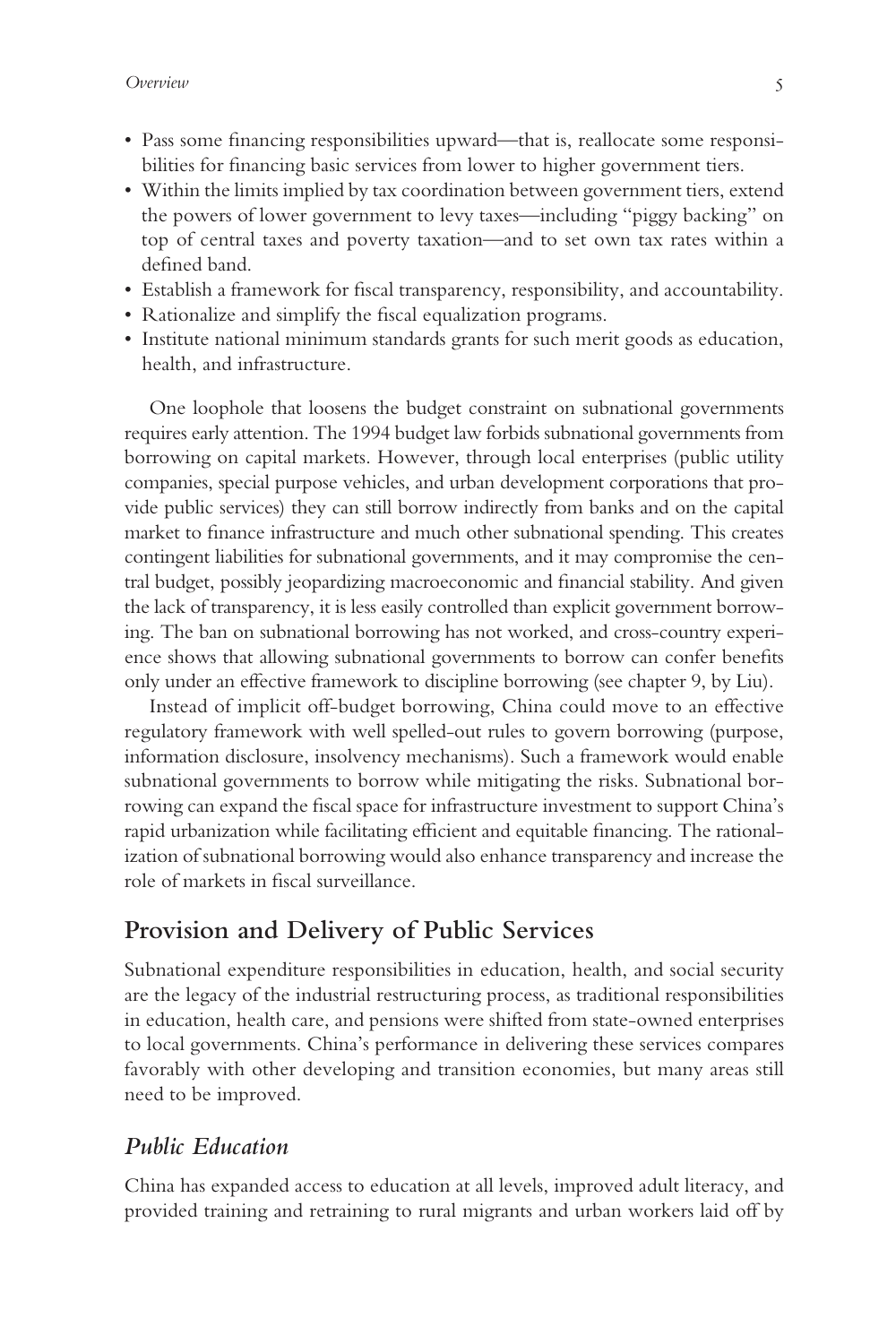state-owned enterprises. Primary enrollment is now virtually universal. The gross enrollment rate is 94 percent at the junior-secondary level, 47 percent at the senior-secondary level, and 21 percent at the tertiary level. In 2005 China produced 3.4 million graduates, including 151,000 with postgraduate degrees (National Bureau of Statistics 2005). This prodigious growth in graduates presages a significant increase in China's share of world skills and its competitive advantage in producing skill-intensive products (Winters and Yusuf 2006).

But educational attainment is still low by OECD standards. This constrains China's ability to absorb the new knowledge necessary to maintain and increase competitiveness and to redeploy workers from low-productivity jobs and sectors to higher-productivity ones. And educational disparities are widening among and within provinces, and between rural and urban areas. Unbalanced regional development and differences in the fiscal strength and revenue capacity of subnational governments are part of the reason. Another part is the way education and training are financed (Dahlman, Zeng, and Wang 2007).

At 3.2 percent of GDP in 2001–03 and 2.8 percent in 2004, government spending on education, though growing, is still much less than in developed and other comparator countries. Public spending per student improved significantly during the past decade, especially in the tertiary sector, but it remains low compared with developed countries, and it failed to reach the government's objective of 4 percent of GDP for 2005. Counties and townships together account for 70 percent of budgetary expenditures on education, and many of these lower tier governments end up with expenditure responsibilities far in excess of the revenue at their disposal. The limited public funding has shifted financing responsibilities to families (see chapter 10, by Dahlman, Zeng, and Wang).

In 2006 China took steps to improve compulsory education in rural areas in the poor western regions. It abolished tuition fees and increased appropriations of budgetary rural funds for education in accordance with the student per capita standards stipulated by each province or municipality. It also shifted the management of primary and middle schools from townships to counties. China is considering further financial measures to fully implement nine-year compulsory education and expand vocational education for young farmers and migrant workers.

These are positive developments. But turning the ostensible burden of a large population into a strategic advantage is a daunting challenge. Financing the expansion and improvement of China's education, training, and retraining system entails about 6–9 percent of GDP, far beyond the scope of government finance. Current education spending is about 4.9 percent of GDP, with the government share at about 3 percent, less than half of what is required. The government should focus on the public good aspects of education and training—compulsory education and some aspects of higher education and training. It should build broad partnerships and multiple pathways to tap different financial sources. It should also move from being the controller and sole provider to being the architect, coordinator, facilitator, integrator, monitor, innovator, and quality assurer.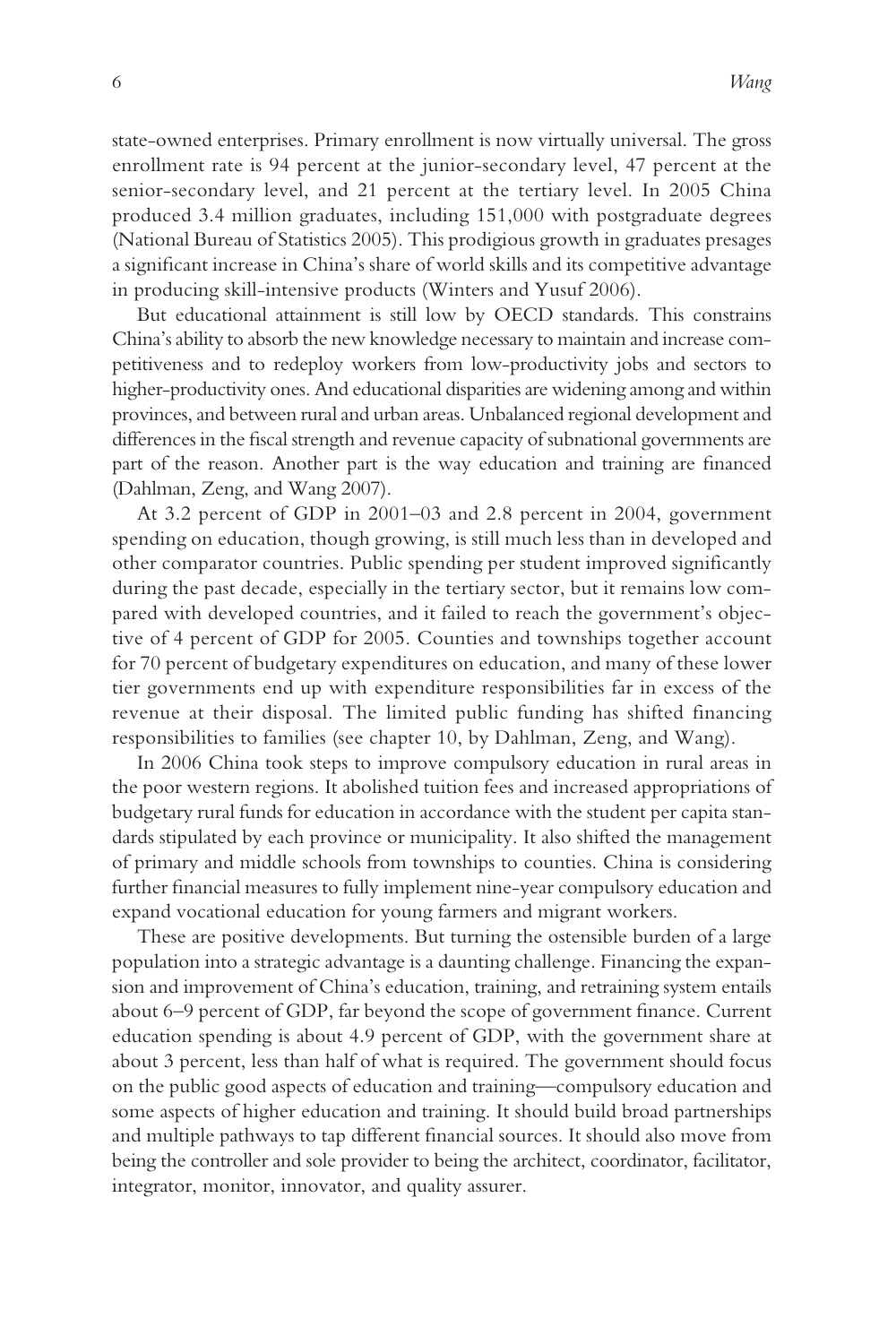### *Innovation for Growth*

Relying heavily on vast inputs of capital and labor, China's investment rate is close to 46 percent of GDP, more than 20 percentage points higher than the global average and higher than any other country. The allocative efficiency and the quality of investment are still relatively low. An analysis of the sources of growth indicates that 60–75 percent is from factor inputs, mainly capital, and 25–40 percent from total factor productivity. This resource-intensive growth pattern cannot be sustained. Water and air pollution and land degradation and desertification are severe. Moreover, the share of high-value-added products produced by new and high-tech industries is low. In 2005 processing accounted for 57 percent of the country's total foreign trade, and few exported goods were proprietary products: 80 percent of the garments exported by China carry foreign brand names.

In the medium and long runs, China's growth and the competitiveness of its firms will be linked to innovation and technological capability. How this capability evolves will depend on investments in research and development (R&D), science and technology workers, information technology, and complementary institutions—investments in a national innovation system (Siguardson 2005). Tax credits and depreciation allowances affect the readiness to conduct research and commercialize findings, so fiscal policy can shape the innovation system (Yusuf, Nabeshima, and Wang 2007).

China could considerably improve the allocation and efficiency of its rapidly growing investments in R&D and to strengthen the mechanisms to speed the transfer of research results into effective economic application. This requires better allocation and monitoring of direct public R&D and commercialization. It also requires effective mechanisms to support private R&D and commercialization. In this China has much to learn from the United States, Europe, and Japan, which have longer track records of financing and creating new knowledge and turning it into economic and social advances (Dahlman 2007).

Research at universities will be encouraged both by the availability of funding and by the strengthening of institutions that assign and safeguard intellectual property. The allocation of funds needs to be competitive, with multiple providers, public and private. The protection of property rights should not stifle innovation or unleash a wave of litigation. For companies, tax credits and depreciation allowances are proven inducements. In some cases, government procurement might ease the risk of embarking on costly research.

While large companies will be the major investors in research, smaller ones are more likely to come up with creative ideas that can change the direction of or even transform an industry or market. These firms benefit from intermediaries that can help them bridge information gaps and link them to researchers in universities. They also need venture capitalists to screen research offerings and help commercialize the most promising ones. Policies that establish such intermediaries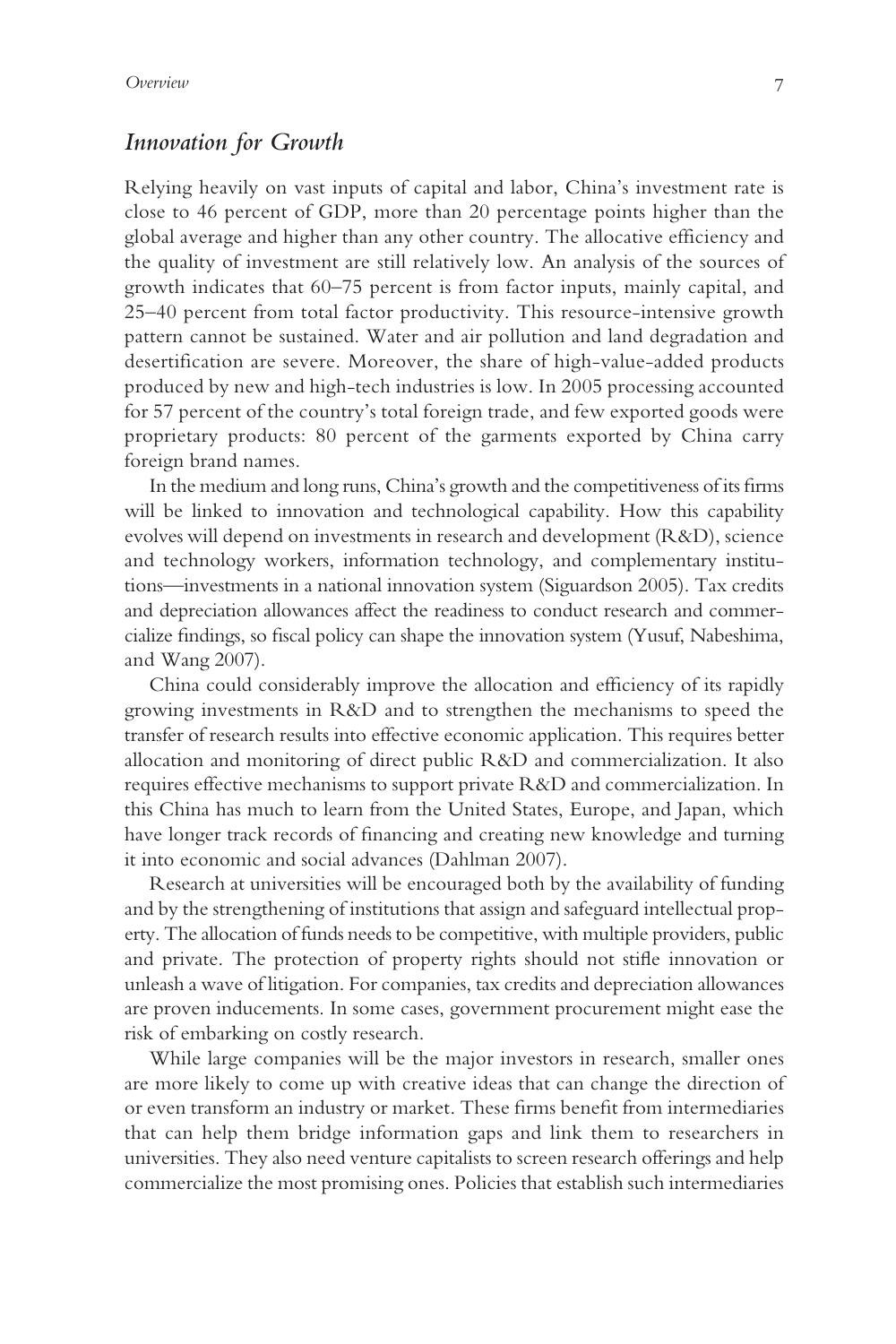and encourage private venture capitalists have a vital role in building a dynamic innovation system (see chapter 11, by Yusuf and Nabeshima).

## *Public Health and Health Care*

The decline of public spending on health over the past decade sharply increased out-of-pocket spending and reduced health insurance coverage. China's health care system, once a beacon for developing economies, now suffers from inequality and other new challenges. Why is health care so unaffordable? What happened to health insurance and to public health programs?

Designing and operating the health system and medical insurance represent big challenges. Spending rose in response to the outbreak of SARS (severe acute respiratory syndrome) in 2003, but it still leaves a large shortfall. Rapidly growing private expenditures now make up nearly 60 percent of total health expenditures worrisome for both equity and efficiency.

The government recently embarked on a new rural health insurance scheme, a new medical expense safety net for rural residents, and a network of centers for disease control to improve access and to reduce the risk of a financial catastrophe. These policy actions and institutional arrangements have been accompanied by an increase in government spending on public health, both capital and recurrent (Gao 2006).

A universal basic medical care system that covers all citizens is essential to safeguard health and reduce health risks—and to build a harmonious society. That will require additional and better-targeted resources for public health and for new cooperative medical schemes in rural areas (see chapter 12, by Evans and Xu). Reducing inefficiency in service delivery and aligning care with medical needs and the resources available in poor rural areas are other key challenges (see chapter 13, by Wagstaff and Lindelow).

#### *Pension Reform*

Addressing the needs of older people requires a well-designed social security system and proper handling of the system's transition and legacy costs. Industrial restructuring and market reform initiated in the late 1970s dismantled formal and informal social security, requiring the creation of a new system. The reform effort started only in the early 1990s. In the late 1990s, a two-tiered partially funded pension system combined social pooling with individual accounts. Social pooling is done through a mandatory pay-as-you-go defined benefit system. The individual account is a funded defined contribution. Inspired by reforms in other countries, China adopted the basic framework in line with the requirements of a market economy and consistent with the global trends in the development of pension systems (see chapter 14, by Li, Dorfman, and Wang). Some foreign researchers see the new system as attractive because it combines basic social pooling and personal accounts. But the reform is far from complete. As some Chinese experts recognize, the system is characterized by regional segregation and narrow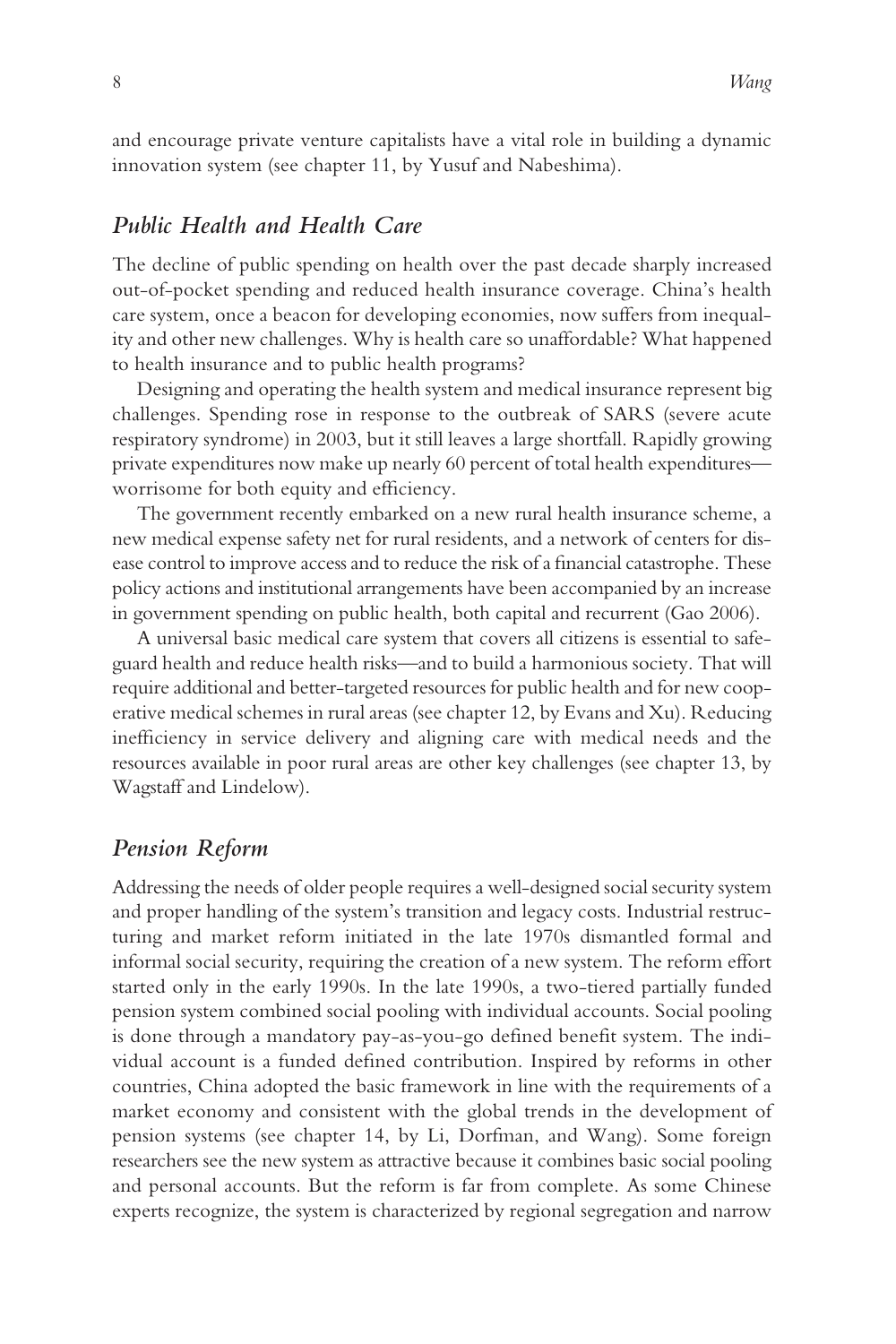coverage, and it has trouble paying benefits. The implicit pension debt is very large, and there is no clear strategy for financing that debt. The deficit in the general pension pool thus has to be offset with funds contributed to individual accounts, leaving them empty.

Some basic principles should govern the social security system. Programs should be based not on poverty but on age, ill health, and unemployment, while fiscal policies should aim to reduce poverty but not inequality. Complex programs of social security should be tailored to local economic conditions and stages of development. Comprehensive programs financed by the government through high taxes could weaken economic growth and employment and so must be avoided.

Legacy costs and implicit pension debts are so large that dealing with them will affect the choice of the social security model. Legacy costs in China represent nearly all current expenditures—that is, payments to former employees of state-owned enterprises. One option would be to separate the legacy costs, treat them as a part of the national debt, and finance them at a low current cost (see chapter 15, by Feldstein and Liebman). Because the benefits of the transition of the social security would be shared by future generations, the costs of transition and the legacy costs should be shared over many generations, too. China may not need to finance this debt as obligations come due. It has alternative revenue sources to reduce the debt, such as selling state assets, including state-owned enterprises and land, and drawing on foreign reserves.

Retirement age is another issue that needs to be addressed. China's life expectancy is similar to that in developed countries, but its employees retire earlier—at 55 for women and 60 for men. One concern of Chinese policy makers is the impact on the labor market of increasing the retirement age. Would it reduce job creation? In theory, the number of jobs would respond to the availability of labor, and a flexible wage mechanism would allow the labor market to reach equilibrium in the medium and long runs.

The government is now striving to establish a sustainable social security system commensurate with its economic development. Its efforts are restoring the integrity of individual accounts without affecting the payment of current pensioners; lifting fund pooling to the provincial level to balance income and expenditure in the pension system; and developing and extending the coverage of social security to rural areas, particularly for landless farmers and migrant workers.

## *Maintaining Growth and Addressing Inequality*

With the economy growing at more than 9 percent a year, China has witnessed an almost continuous increase in income inequality. The Gini coefficient rose from 0.30 in the early 1980s to 0.47 in 2006 (0.42 if corrected for different price levels across regions). Urban-rural, intra-rural, intra-urban, and coastal-inland inequalities have all been on the rise since the 1990s. In many aspects China's experience is similar to that of the Western developed nations in their initial growth stage. The increase in inequality during the first stage of growth—during which individuals